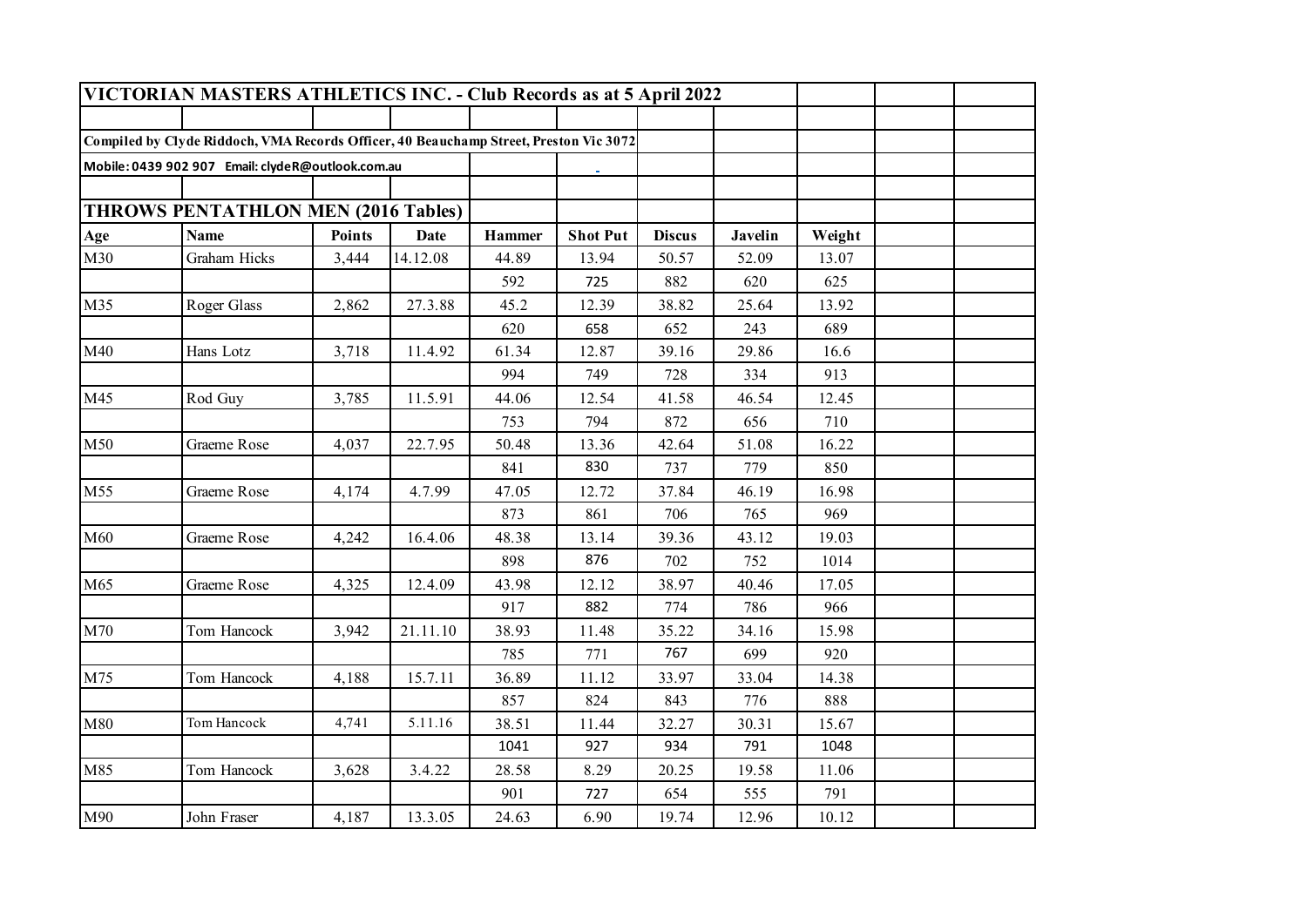|            |                                                          |        |             | 977        | 112             | 832           | 410                                                  | 845       |  |
|------------|----------------------------------------------------------|--------|-------------|------------|-----------------|---------------|------------------------------------------------------|-----------|--|
|            |                                                          |        |             |            |                 |               |                                                      |           |  |
|            | <b>THROWS PENTATHLON WOMEN (2016 Tables)</b>             |        |             |            |                 |               |                                                      |           |  |
| Age        | <b>Name</b>                                              | Points | <b>Date</b> | Hammer     | <b>Shot Put</b> | <b>Discus</b> | <b>Javelin</b>                                       | Weight    |  |
| W30        | Natalie Debeljuh                                         | 3,031  | 27.3.22     | 42.35      | 9.85            | 34.04         | 29.62                                                | 14.01     |  |
|            |                                                          |        |             | 763        | 520             | 539           | 469                                                  | 740       |  |
| W35        | Chris Schultz                                            | 3,795  | 7.12.87     | 38.24      | 14.77           | 45.10         | 36.58                                                | 12.68     |  |
|            |                                                          |        |             | 752        | 882             | 787           | 645                                                  | 729       |  |
| W40        | Chris Schultz                                            | 3,933  | 24.2.91     | 39.38      | 13.58           | 43.82         | 34.22                                                | 11.77     |  |
|            |                                                          |        |             | 851        | 866             | 828           | 653                                                  | 735       |  |
| W45        | Chris Schultz                                            | 4,174  | 26.7.97     | 37.24      | 12.68           | 42.46         | 31.12                                                | 12.94     |  |
|            |                                                          |        |             | 873        | 870             | 875           | 645                                                  | 911       |  |
| W50        | Chris Schultz                                            | 4,371  | 13.7.01     | 37.88      | 13.87           | 40.35         | 32.18                                                | 12.94     |  |
|            |                                                          |        |             | 902        | 1028            | 911           | 711                                                  | 819       |  |
| W55        | Jan Davies                                               | 4,006  | 5.4.99      | 44.81      | 9.57            | 24.77         | 23.62                                                | 13.18     |  |
|            |                                                          |        |             | 1216       | 735             | 571           | 556                                                  | 928       |  |
| <b>W60</b> | Dorn Jenkins                                             | 4,443  | 7.10.15     | 43.51      | 8.85            | 28.72         | 21.85                                                | 15.57     |  |
|            |                                                          |        |             | 1310       | 746             | 768           | 576                                                  | 1043      |  |
| W65        | Dorn Jenkins                                             | 4,711  | 21.3.21     | 42.46      | 8.64            | 23.16         | 19.78                                                | 15.91     |  |
|            |                                                          |        |             | 1435       | 817             | 684           | 590                                                  | 1185      |  |
| W70        | Rhondda Dundas                                           | 4,007  | 6.12.15     | 28.69      | 8.28            | 20.48         | 14.51                                                | 11.30     |  |
|            |                                                          |        |             | 1043       | 885             | 695           | 485                                                  | 899       |  |
| W75        | Rhondda Dundas                                           | 3,432  | 22.3.20     | 27.62      | 8.11            | 16.67         | 10.59                                                | 9.06      |  |
|            |                                                          |        |             | 982        | 852             | 575           | 366                                                  | 657       |  |
| <b>W80</b> | Val Worrell                                              | 3,841  | 22.3.15     | 25.77      | 7.22            | 15.59         | 11.12                                                | 9.72      |  |
|            |                                                          |        |             | 1060       | 859             | 641           | 480                                                  | 801       |  |
|            |                                                          |        |             |            |                 |               |                                                      |           |  |
|            | HEAVY WEIGHT PENTATHLON using 2016 AMA AGE FACTORS - MEN |        |             |            |                 |               |                                                      |           |  |
| Age        | <b>Name</b>                                              | Points | <b>Date</b> | Weight 1   | Weight 2        | Weight 3      | Weight 4                                             | Weight 5  |  |
| M30        | Nigel Skurrie                                            | 3,764  | 21.11.21    | 21.61 20lb | 18.95 25lb      | 14.48 35lb    | 11.51 20kg                                           | 8.79 56lb |  |
|            |                                                          |        |             | 781        | 769             | 705           | 778                                                  | 731       |  |
| M35        | Colin Newman                                             | 3,350  | 23.2.20     |            |                 |               | 18.77 201b 15.84 251b 13.02 351b 9.97 20kg 8.53 561b |           |  |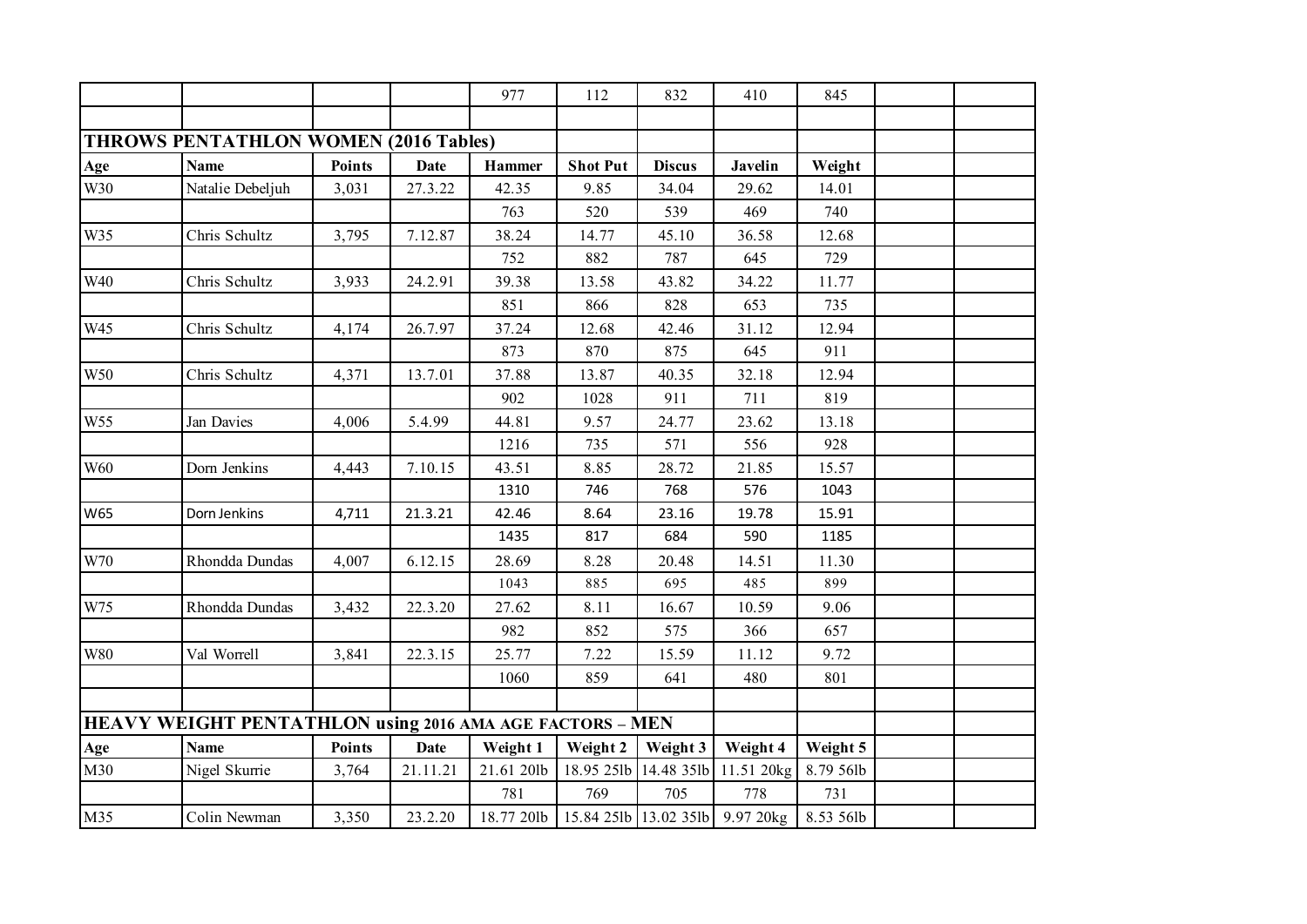|            |                                                            |        |             | 681        | 641        | 637                   | 669                              | 722        |  |
|------------|------------------------------------------------------------|--------|-------------|------------|------------|-----------------------|----------------------------------|------------|--|
| M40        | Shane Benbow                                               | 2,862  | 27.9.15     | 17.03 20lb |            | 14.78 25lb 10.30 35lb | 8.01 20kg                        | 6.01 56lb  |  |
|            |                                                            |        |             | 657        | 638        | 520                   | 552                              | 495        |  |
| M45        | Simon Van Baalen                                           | 3,896  | 21.2.21     | 18.75 20lb |            |                       | 16.03 25lb 11.89 35lb 10.28 20kg | 8.48 56lb  |  |
|            |                                                            |        |             | 795        | 760        | 672                   | 820                              | 849        |  |
| M50        | Russell Devine                                             | 3,906  | 21.2.21     | 19.15 16lb | 18.24 20lb | 15.09 25lb            | 12.09 35kg                       | 9.94 20kg  |  |
|            |                                                            |        |             | 719        | 797        | 782                   | 752                              | 856        |  |
| M55        | Roger Glass                                                | 4,328  | 14.9.08     | 20.71 16lb |            |                       | 18.29 20lb 16.09 25lb 11.98 35lb | 9.71 20kg  |  |
|            |                                                            |        |             | 848        | 859        | 911                   | 807                              | 903        |  |
| M60        | Roger Glass                                                | 4,459  | 25.9.11     | 21.76 12lb |            | 20.28 16lb 18.31 20lb | 15.47 25lb                       | 11.68 35lb |  |
|            |                                                            |        |             | 826        | 860        | 970                   | 942                              | 861        |  |
| M65        | Ken Priestly                                               | 4,078  | 4.10.04     | 21.96 12lb | 16.43 16lb | 14.94 20lb            | 12.86 25lb                       | 9.78 35lb  |  |
|            |                                                            |        |             | 900        | 759        | 830                   | 836                              | 753        |  |
|            | M65 Medically Pending - Roger Glass                        | 4,331  | 25.9.16     | 22.02 12lb | 17.93 16lb | 16.15 20lb            | 13.1725lb                        | 10.52 35lb |  |
|            |                                                            |        |             | 902        | 838        | 908                   | 860                              | 823        |  |
| M70        | Graeme Rose                                                | 4,326  | 6.10.14     | 20.11 4kg  |            | 18.94 12lb 15.84 16lb | 13.11 20lb                       | 11.22 25lb |  |
|            |                                                            |        |             | 836        | 893        | 912                   | 827                              | 858        |  |
| M75        | Ken Priestley                                              | 4,335  | 7.10.13     | 20.00 4kg  | 15.97 12lb | 13.17 16lb            | 11.78 20lb                       | 9.87 25lb  |  |
|            |                                                            |        |             | 929        | 880        | 803                   | 867                              | 856        |  |
| M80        | Tom Hancock                                                | 4,580  | 23.9.18     | 17.33 3kg  | 17.52 4kg  | 14.53 12lb            | 12.74 16lb                       | 10.15 20lb |  |
|            |                                                            |        |             | 846        | 928        | 962                   | 951                              | 893        |  |
|            |                                                            |        |             |            |            |                       |                                  |            |  |
|            | HEAVY WEIGHT PENTATHLON using 2016 AMA AGE FACTORS - WOMEN |        |             |            |            |                       |                                  |            |  |
| Age        | <b>Name</b>                                                | Points | <b>Date</b> | Weight 1   | Weight 2   | Weight 3              | Weight 4                         | Weight 5   |  |
| W30        | not claimed                                                |        |             |            |            |                       |                                  |            |  |
| W35        | Megan Champion                                             | 2,335  | 22.9.19     | 14.49 12lb | 11.01 16lb | 9.78 20lb             | 7.03 25lb                        | 4.68 35lb  |  |
|            |                                                            |        |             | 562        | 493        | 534                   | 422                              | 324        |  |
| W40        | Megan Champion                                             | 2,852  | 21.2.21     | 14.60 12lb | 12.40 16lb | 10.29 20lb            | 8.57 25lb                        | 4.78 35lb  |  |
|            |                                                            |        |             | 623        | 625        | 627                   | 602                              | 375        |  |
| W45        | Nicole Johansen                                            | 3,475  | 16.1.22     | 14.59 12lb | 12.20 16lb | 11.19 20lb            | 8.63 25lb                        | 6.6135lb   |  |
|            |                                                            |        |             | 690        | 685        | 769                   | 675                              | 656        |  |
| <b>W50</b> | Linda Buttigieg                                            | 3,479  | 27.9.15     | 16.52 4kg  |            | 13.35 12lb 11.30 16lb | 9.54 20lb                        | 7.89 25lb  |  |
|            |                                                            |        |             |            |            |                       |                                  |            |  |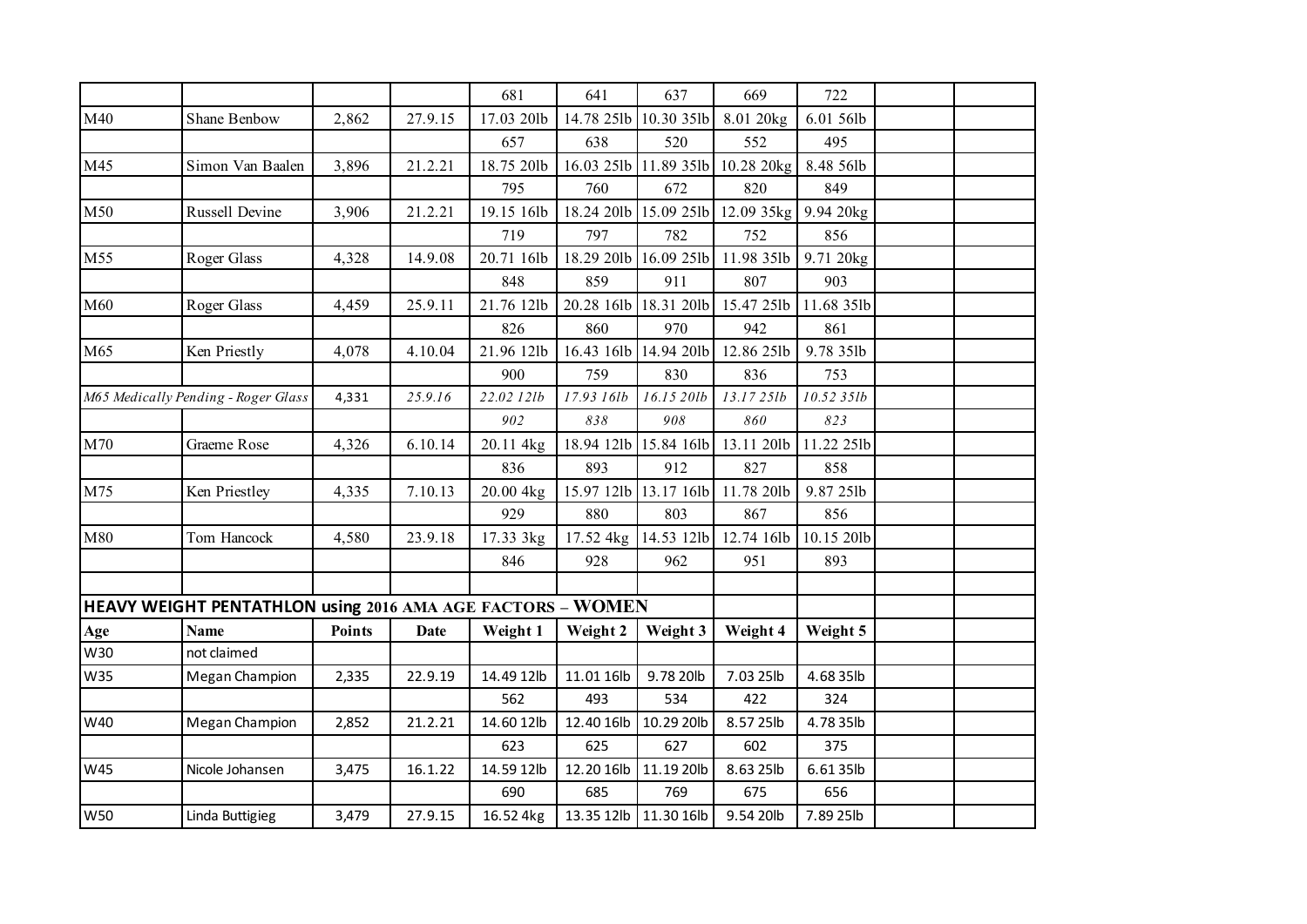|            |                                                         |        |         | 705       | 658        | 699        | 718           | 699        |  |
|------------|---------------------------------------------------------|--------|---------|-----------|------------|------------|---------------|------------|--|
| <b>W55</b> | Narelle Messerle                                        | 2,689  | 24.9.17 | 11.37 4kg | 10.65 12lb | 7.01 16lb  | 7.23 20lb     | 6.42 25lb  |  |
|            |                                                         |        |         | 507       | 578        | 435        | 568           | 601        |  |
| W60        | Dorn Jenkins                                            | 5,115  | 24.9.17 | 21.38 3kg | 18.51 4kg  | 15.44 12lb | 12.96 16lb    | 10.68 20lb |  |
|            |                                                         |        |         | 1013      | 964        | 1033       | 1029          | 1076       |  |
| <b>W65</b> | Dorn Jenkins                                            | 5,609  | 21.2.21 | 20.25 3kg | 18.42 4kg  | 15.19 12lb | 13.09 16lb    | 10.35 20lb |  |
|            |                                                         |        |         | 1056      | 1089       | 1124       | 1185          | 1155       |  |
| W70        | Rhondda Dundas                                          | 3,611  | 24.9.17 | 14.70 3kg | 11.28 4kg  | 9.55 12lb  | 7.67 16lb     | 5.45 20lb  |  |
|            |                                                         |        |         | 850       | 718        | 739        | 711           | 593        |  |
| W75        | Rhondda Dundas                                          | 3,548  | 23.2.20 | 12.86 2kg | 11.18 3kg  | 10.35 4kg  | 7.94 12lb     | 6.49 16lb  |  |
|            |                                                         |        |         | 689       | 654        | 766        | 726           | 713        |  |
| W80        | Jane Kinsey                                             | 2,480  | 19.2.22 | 9.51 2kg  | 7.42 3kg   | 6.75 4kg   | 5.28 12lb     | 4.32 16lb  |  |
|            |                                                         |        |         | 561       | 441        | 518        | 482           | 478        |  |
|            |                                                         |        |         |           |            |            |               |            |  |
|            | <b>PENTATHLON MEN w/200m &amp; Discus (2016 Tables)</b> |        |         |           |            |            |               |            |  |
| Age        | <b>Name</b>                                             | Points | Date    | Long Jump | Javelin    | 200m       | <b>Discus</b> | 1500m      |  |
| M30        | Terry Baldwin                                           | 3,121  | 3.3.96  | 6.32      | 42.66      | 23.2       | 36.32         | 4:45       |  |
|            |                                                         |        |         | 657       | 481        | 744        | 590           | 649        |  |
| M35        | Terry Baldwin                                           | 3,494  | 1.3.98  | 6.57      | 52.78      | 22.8       | 33.88         | 4:35.3     |  |
|            |                                                         |        |         | 760       | 640        | 817        | 551           | 726        |  |
| M40        | Justin Hanrahan                                         | 3,277  | 4.3.12  | 6.16      | 42.12      | 23.59      | 30.67         | 5:02.2     |  |
|            |                                                         |        |         | 746       | 526        | 833        | 539           | 633        |  |
| M45        | David Sheehan                                           | 3,126  | 12.4.93 | 5.36      | 33.94      | 24.72      | 22.58         | 4:39.33    |  |
|            |                                                         |        |         | 628       | 439        | 802        | 410           | 847        |  |
| M50        | Terry Hicks                                             | 3,566  | 27.2.05 | 5.75      | 37.36      | 25.39      | 22.25         | 4:28.3     |  |
|            |                                                         |        |         | 828       | 528        | 890        | 324           | 996        |  |
| M55        | Luke De Biasi                                           | 3,716  | 17.3.19 | 5.88      | 38.97      | 25.75      | 34.23         | 5:46.49    |  |
|            |                                                         |        |         | 987       | 620        | 860        | 624           | 625        |  |
| M60        | Rudi Hochreiter                                         | 3,858  | 3.12.87 | 4.91      | 40.54      | 27.14      | 39.36         | 5:21.58    |  |
|            |                                                         |        |         | 792       | 698        | 822        | 702           | 844        |  |
| M65        | Rudi Hochreiter                                         | 3,798  | 28.3.92 | 4.700     | 35.78      | 28.42      | 40.16         | 6:15       |  |
|            |                                                         |        |         | 845       | 676        | 808        | 803           | 666        |  |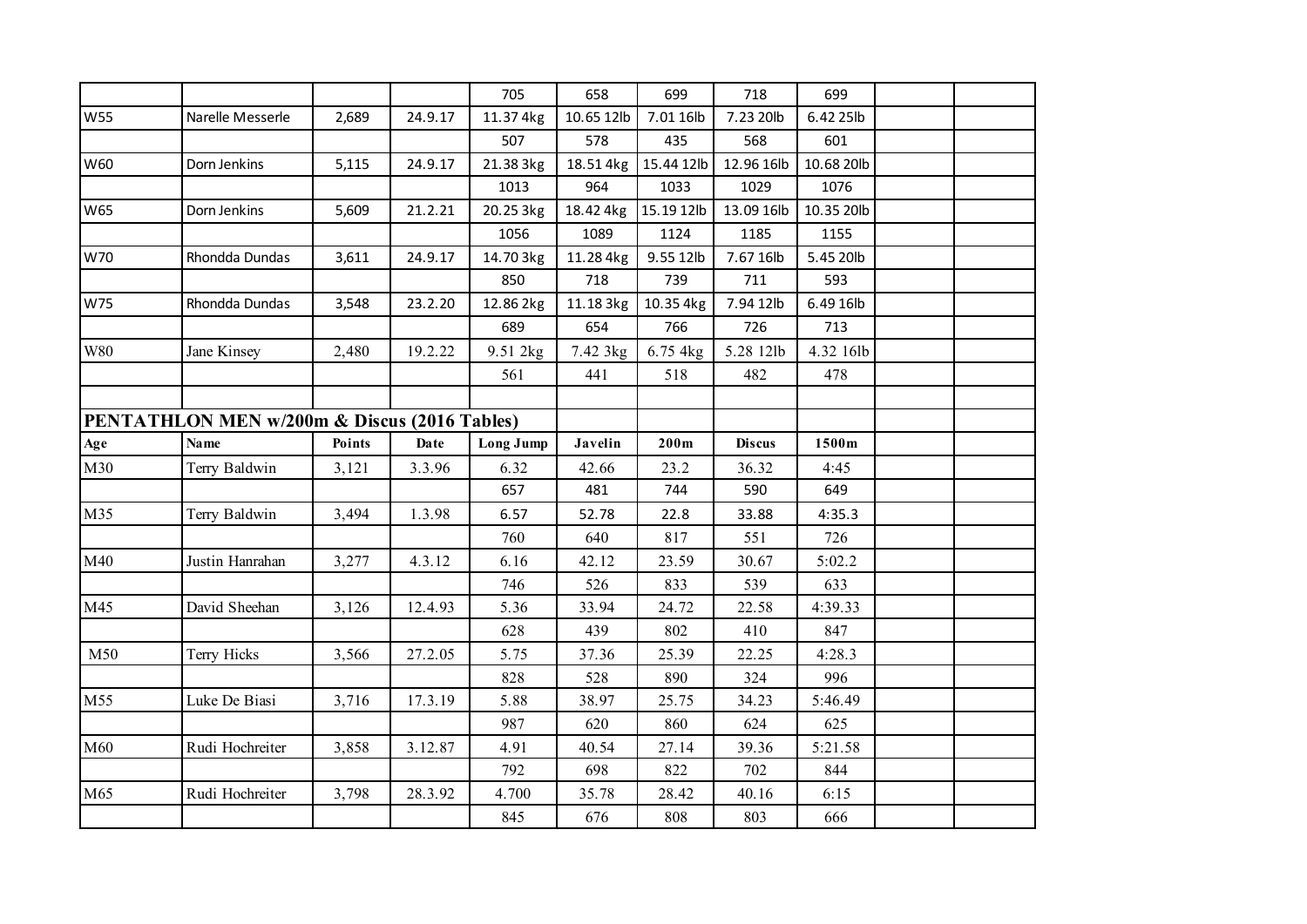| M70 | Mike Johnson                                                               | 3,816  | 15.10.91 | 4.75  | 28.00           | 28.1             | 24.76   | 6:06.4             |  |
|-----|----------------------------------------------------------------------------|--------|----------|-------|-----------------|------------------|---------|--------------------|--|
|     |                                                                            |        |          | 1015  | 571             | 917              | 497     | 816                |  |
| M75 | Stan Stankovic                                                             | 2,837  | 7.3.99   | 3.58  | 28.52           | 35.3             | 25.48   | 8:48.5             |  |
|     |                                                                            |        |          | 686   | 683             | 552              | 594     | 322                |  |
| M80 | Graeme Noden                                                               | 2,822  | 29.4.18  | 3.91  | 20.61           | 35.66            | 16.14   | 10:21.67           |  |
|     |                                                                            |        |          | 1002  | 488             | 703              | 397     | 232                |  |
| M85 | Vic Younger                                                                | 1,711  | 4.3.01   | 2.59  | 17.02           | 48.2             | 14.41   | <b>DNF</b>         |  |
|     |                                                                            |        |          | 529   | 464             | 291              | 427     | $\boldsymbol{0}$   |  |
| M90 | Vic Younger                                                                | 1,884  | 16.3.03  | 2.53  | 15.05           | 58.1             | 13.11   | $\mathop{\rm DNF}$ |  |
|     |                                                                            |        |          | 659   | 498             | 223              | 504     | $\overline{0}$     |  |
|     |                                                                            |        |          |       |                 |                  |         |                    |  |
|     | <b>PENTATHLON WOMEN w/100m &amp; Shot Put Oceania events (2016 Tables)</b> |        |          |       |                 |                  |         |                    |  |
| Age | <b>Name</b>                                                                | Points | Date     | 100m  | <b>Shot Put</b> | <b>Long Jump</b> | Javelin | 800m               |  |
| W30 | Jessica Dux                                                                | 2,431  | Feb 2018 | 13.22 | 7.73            | 5.04             | 16.92   | 45:00.0            |  |
|     |                                                                            |        |          | 730   | 382             | 570              | 332     | 517                |  |
| W35 | Jennifer Baldwin                                                           | 2,624  | 19.1.02  | 14.19 | 8.82            | 4.5              | 27.47   | 2:37.66            |  |
|     |                                                                            |        |          | 596   | 473             | 485              | 461     | 609                |  |
| W40 | Jennifer Baldwin                                                           | 2,727  | 15.3.09  | 13.64 | 8.28            | 4.46             | 21.66   | 2:48.86            |  |
|     |                                                                            |        |          | 764   | 477             | 546              | 379     | 561                |  |
| W45 | Rachel Little                                                              | 3,322  | 6.4.15   | 13.64 | 8.57            | 4.53             | 21.33   | 2:30.32            |  |
|     |                                                                            |        |          | 850   | 545             | 651              | 413     | 863                |  |
| W50 | Donna Burgess                                                              | 3,583  | 1.4.13   | 14.32 | 9.58            | 4.31             | 24.63   | 2:34.73            |  |
|     |                                                                            |        |          | 828   | 666             | 671              | 522     | 896                |  |
| W55 | Margaret Tweedie                                                           | 3,212  | 4.3.12   | 14.41 | 8.2             | 3.84             | 16.4    | 2:56.54            |  |
|     |                                                                            |        |          | 907   | 610             | 598              | 359     | 738                |  |
| W60 | Christine Bridle                                                           | 3,250  | 17.3.19  | 15.87 | 8.29            | 3.79             | 19.98   | 3:23.83            |  |
|     |                                                                            |        |          | 783   | 690             | 686              | 518     | 573                |  |
| W65 | Donna Clarke                                                               | 2,418  | 11.4.21  | 16.56 | 5.64            | 2.59             | 11.94   | 3:43               |  |
|     |                                                                            |        |          | 787   | 488             | 312              | 300     | 531                |  |
| W70 | Lavinia Petrie                                                             | 2,712  | 23.3.14  | 17.33 | 4.22            | 2.50             | 7.41    | 3:11.75            |  |
|     |                                                                            |        |          | 801   | 388             | 362              | 189     | 972                |  |
|     |                                                                            |        |          |       |                 |                  |         |                    |  |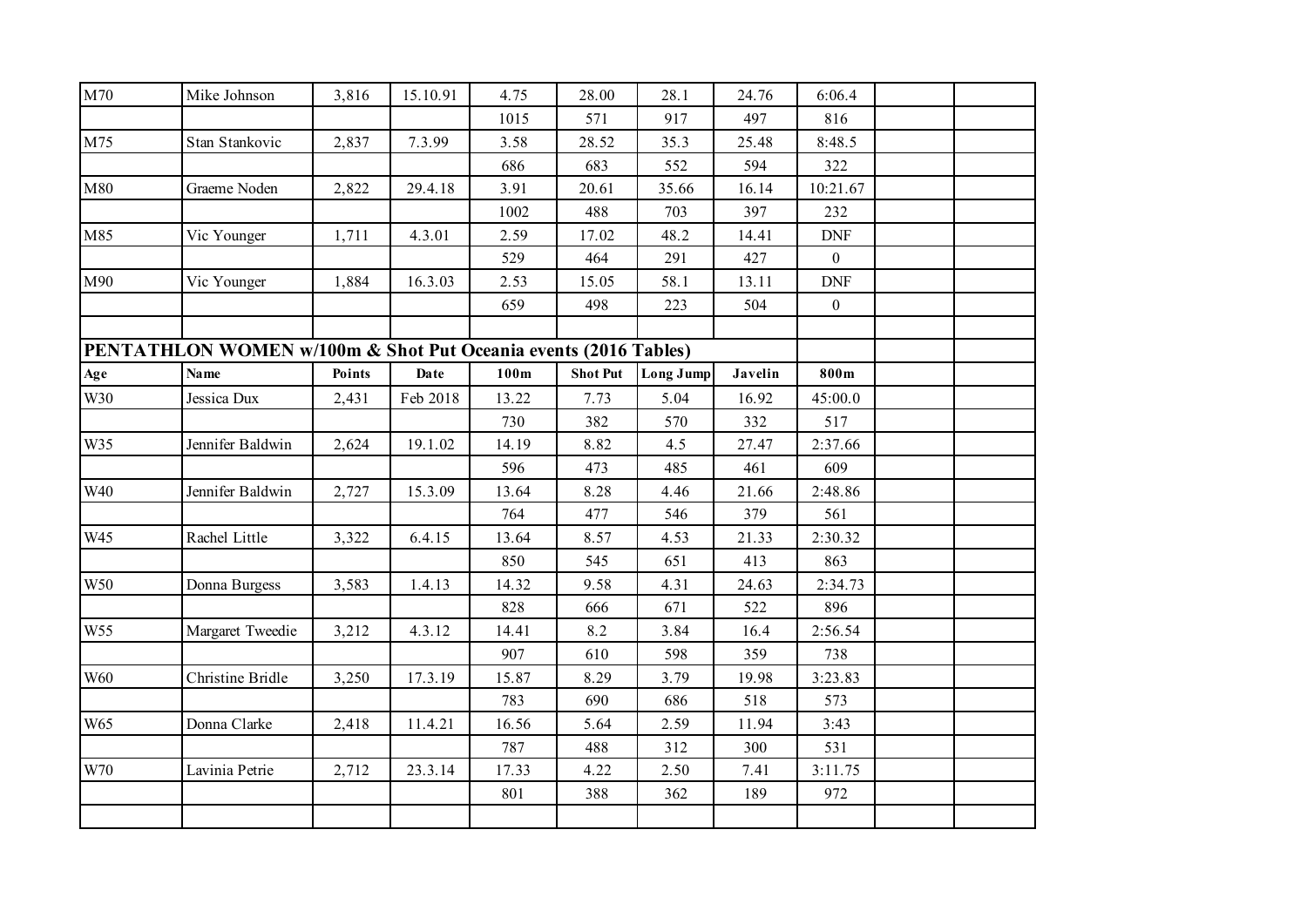|     | <b>DECATHLON (2016 Tables)</b> |               |           |                |               |                   |                  |         |  |
|-----|--------------------------------|---------------|-----------|----------------|---------------|-------------------|------------------|---------|--|
| Age | <b>Name</b>                    | <b>Points</b> | Date      | 100m           | Long Jump     | <b>Shot Put</b>   | <b>High Jump</b> | 400m    |  |
|     |                                |               |           | <b>Hurdles</b> | <b>Discus</b> | <b>Pole Vault</b> | Javelin          | 1500m   |  |
| M30 | Terry Baldwin                  | 6,320         | 21.12.96  | 11.4           | 6.45          | 11.03             | 1.83             | 51.5    |  |
|     |                                |               |           | 723            | 686           | 548               | 661              | 741     |  |
|     |                                |               | 22.12.96  | 15.7           | 34.44         | 3.50              | 48.3             | 4:44.71 |  |
|     |                                |               |           | 713            | 552           | 482               | 563              | 651     |  |
| M30 | Stephen Cain                   | 7,787         | $Jul-14$  | 11.33          | 6.73          | 13.87             | 1.99             | 51.07   |  |
|     | not a member                   |               |           | 789            | 750           | 720               | 794              | 766     |  |
|     |                                |               | $Jul-14$  | 14.85          | 44.87         | 4.90              | 62.68            | 4:40.29 |  |
|     |                                |               |           | 868            | 764           | 880               | 778              | 678     |  |
| M35 | Steven Polizzi                 | 5,268         | 12.1.08   | 12.35          | 5.60          | 11.30             | 1.52             | 57.39   |  |
|     |                                |               |           | 614            | 537           | 589               | 426              | 582     |  |
|     |                                |               | 13.1.08   | 19.36          | 34.01         | 3.90              | 42.89            | 5:22.56 |  |
|     |                                |               |           | 418            | 553           | 606               | 492              | 451     |  |
| M35 | Peter Urban                    | 6,336         | 9/10.1.88 | not a member   |               | (original score)  |                  |         |  |
| M40 | Justin Hanrahan                | 6,165         | 17.10.13  | 12.15          | 6.00          | 11.86             | 1.78             | 55.78   |  |
|     |                                |               |           | 723            | 704           | 679               | 679              | 717     |  |
|     |                                |               | 18.10.13  | 17.53          | 28.84         | 3.00              | 40.39            | 5:08.7  |  |
|     |                                |               |           | 654            | 499           | 413               | 498              | 599     |  |
| M45 | Justin Hanrahan                | 7,216         | 28.2.15   | 11.76          | 6.17          | 11.30             | 1.77             | 54.34   |  |
|     |                                |               |           | 876            | 842           | 703               | 758              | 852     |  |
|     |                                |               | 1.3.15    | 17.99          | 33.83         | 3.30              | 43.73            | 5:10.42 |  |
|     |                                |               |           | 681            | 680           | 557               | 607              | 660     |  |
| M50 | Justin Hanrahan                | 7,017         | 13.2.21   | 12.67          | 5.89          | 12.28             | 1.68             | 57.75   |  |
|     |                                |               |           | 774            | 869           | 752               | 758              | 789     |  |
|     |                                |               | 14.2.21   | 16.21          | 38.17         | 3.10              | 32.57            | 5:27.10 |  |
|     |                                |               |           | 782            | 644           | 562               | 442              | 645     |  |
| M55 | Terry Hicks                    | 5,928         | 19.12.09  | 13.78          | 5.16          | 8.29              | 1.45             | 57.98   |  |
|     |                                |               |           | 651            | 760           | 518               | 610              | 860     |  |
|     |                                |               | 20.12.09  | 22.01          | 24.51         | 2.30              | 33.90            | 4:54.79 |  |
|     |                                |               |           | 324            | 410           | 364               | 520              | 911     |  |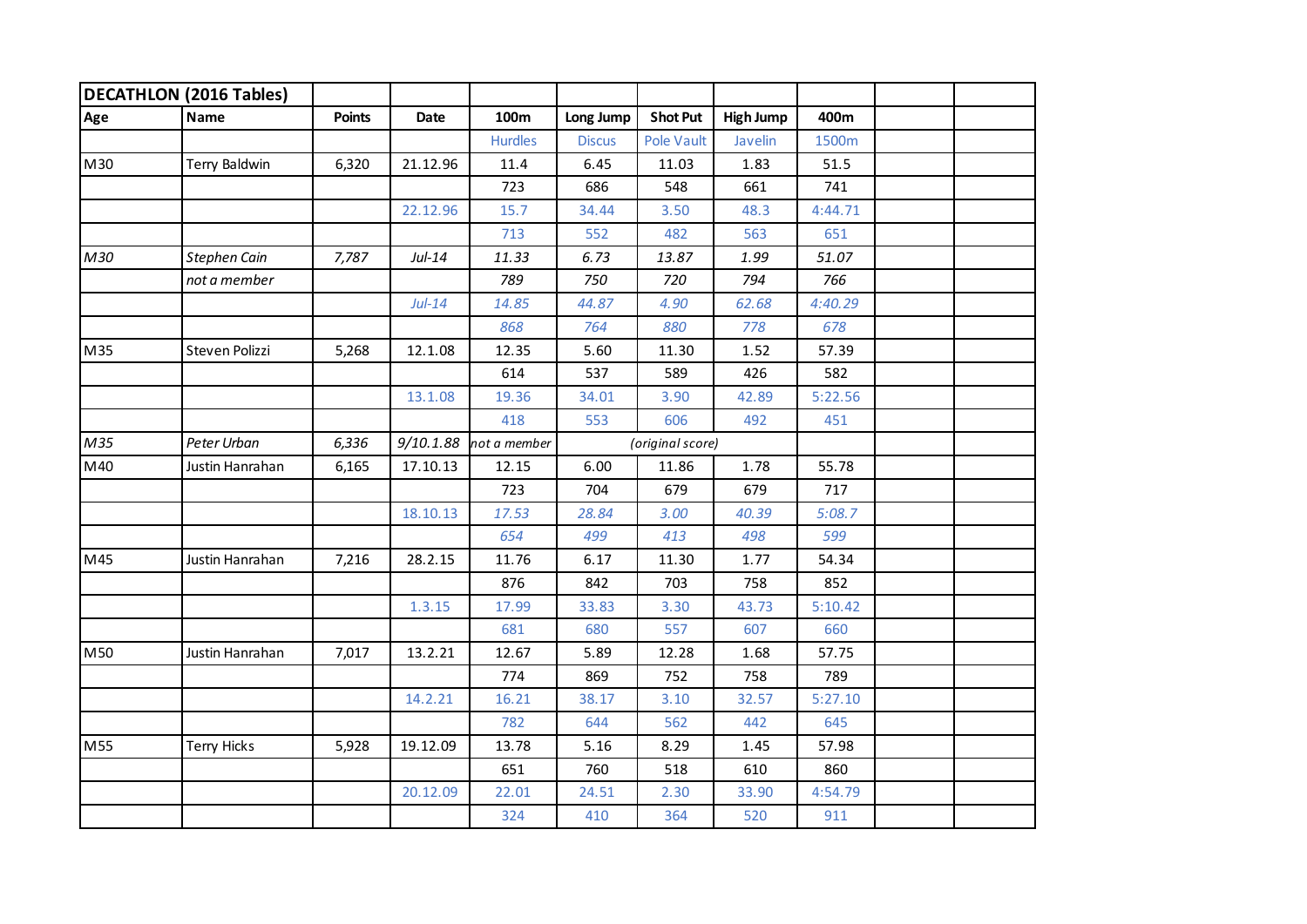| M60 | Rudi Hochreiter                 | 6,911  | 27.7.89    | 13.18          | 4.82             | 11.53           | 1.41           | 63.21       |         |         |
|-----|---------------------------------|--------|------------|----------------|------------------|-----------------|----------------|-------------|---------|---------|
|     |                                 |        |            | 841            | 762              | 752             | 653            | 745         |         |         |
|     |                                 |        | 28.7.89    | 19.62          | 41.46            | 2.30            | 42.12          | 5:48.33     |         |         |
|     |                                 |        |            | 554            | 748              | 423             | 731            | 702         |         |         |
| M65 | Geoff Shaw                      | 6,233  | 6.1.18     | 14.62          | 4.67             | 7.66            | 1.38           | 68.44       |         |         |
|     |                                 |        |            | 679            | 635              | 511             | 723            | 655         |         |         |
|     |                                 |        | 7.1.18     | 22.14          | 21.33            | 3.00            | 25.36          | 6:09.04     |         |         |
|     |                                 |        |            | 421            | 477              | 802             | 436            | 694         |         |         |
| M70 | Geoff Shaw                      | 7,307  | 12.1.19    | 14.87          | 4.49             | 8.12            | 1.40           | 1:08.72     |         |         |
|     |                                 |        |            | 736            | 910              | 509             | 868            | 757         |         |         |
|     |                                 |        | 13.1.19    | 15.76          | 25.45            | 3.10            | 27.08          | 6:21.45     |         |         |
|     |                                 |        |            | 759            | 514              | 988             | 522            | 744         |         |         |
| M75 | Don Chambers                    | 5,456  | 21.12.12   | 15.33          | 3.88             | 8.57            | 1.10           | 1:27.39     |         |         |
|     |                                 |        |            | 782            | 811              | 606             | 585            | 378         |         |         |
|     |                                 |        | 22.12.12   | 15.03          | 18.10            | 2.00            | 18.01          | 10:06.12    |         |         |
|     |                                 |        |            | 874            | 385              | 546             | 357            | 132         |         |         |
| M80 | Allan Wood                      | 2,614  | 12.1.19    | 18.61          | 2.66             | 6.26            | 0.98           | 1:49.43     |         |         |
|     |                                 |        |            | 473            | 437              | 451             | 528            | 145         |         |         |
|     |                                 |        | 13.1.19    | 31.51          | 13.43            | NH              | 19.47          | <b>DNF</b>  |         |         |
|     |                                 |        |            | $\mathbf 0$    | 311              | $\mathbf 0$     | 454            | $\mathbf 0$ |         |         |
| M90 | Vic Younger                     | 3,133  | 22.2.03    | 31.69          | 2.25             | 5.86            | 0.92           | <b>DNF</b>  |         |         |
|     |                                 |        |            | 0              | 508              | 572             | 705            | $\mathbf 0$ |         |         |
|     |                                 |        | 23.2.03    | 49.76          | 13.72            | 1.15            | 13.30          | <b>DNF</b>  |         |         |
|     |                                 |        |            | $\mathbf 0$    | 311              | 424             | $\overline{0}$ | $\mathbf 0$ |         |         |
|     |                                 |        |            |                |                  |                 |                |             |         |         |
|     | <b>HEPTATHLON</b> (2016 Tables) |        |            |                |                  |                 |                |             |         |         |
| Age | Name                            | Points | Date       | <b>Hurdles</b> | <b>High Jump</b> | <b>Shot Put</b> | 200m           | Long Jump   | Javelin | 800m    |
| W30 | Jennifer Baldwin                | 3,475  | 20/21.1.98 | 18.62          | 1.43             | 7.82            | 27.83          | 4.87        | 23.54   | 2:38.2  |
|     |                                 |        |            | 426            | 544              | 388             | 644            | 524         | 355     | 594     |
| W35 | Jennifer Baldwin                | 3,945  | 9/10.2.02  | 18.35          | 1.41             | 9.01            | 28.23          | 4.78        | 29.06   | 2:34.63 |
|     |                                 |        |            | 480            | 599              | 486             | 680            | 562         | 493     | 645     |
| W40 | Jennifer Baldwin                | 3,803  | 3/4.10.09  | 14.5           | 1.41             | 7.72            | 29.6           | 4.44        | 23.06   | 2:49.9  |